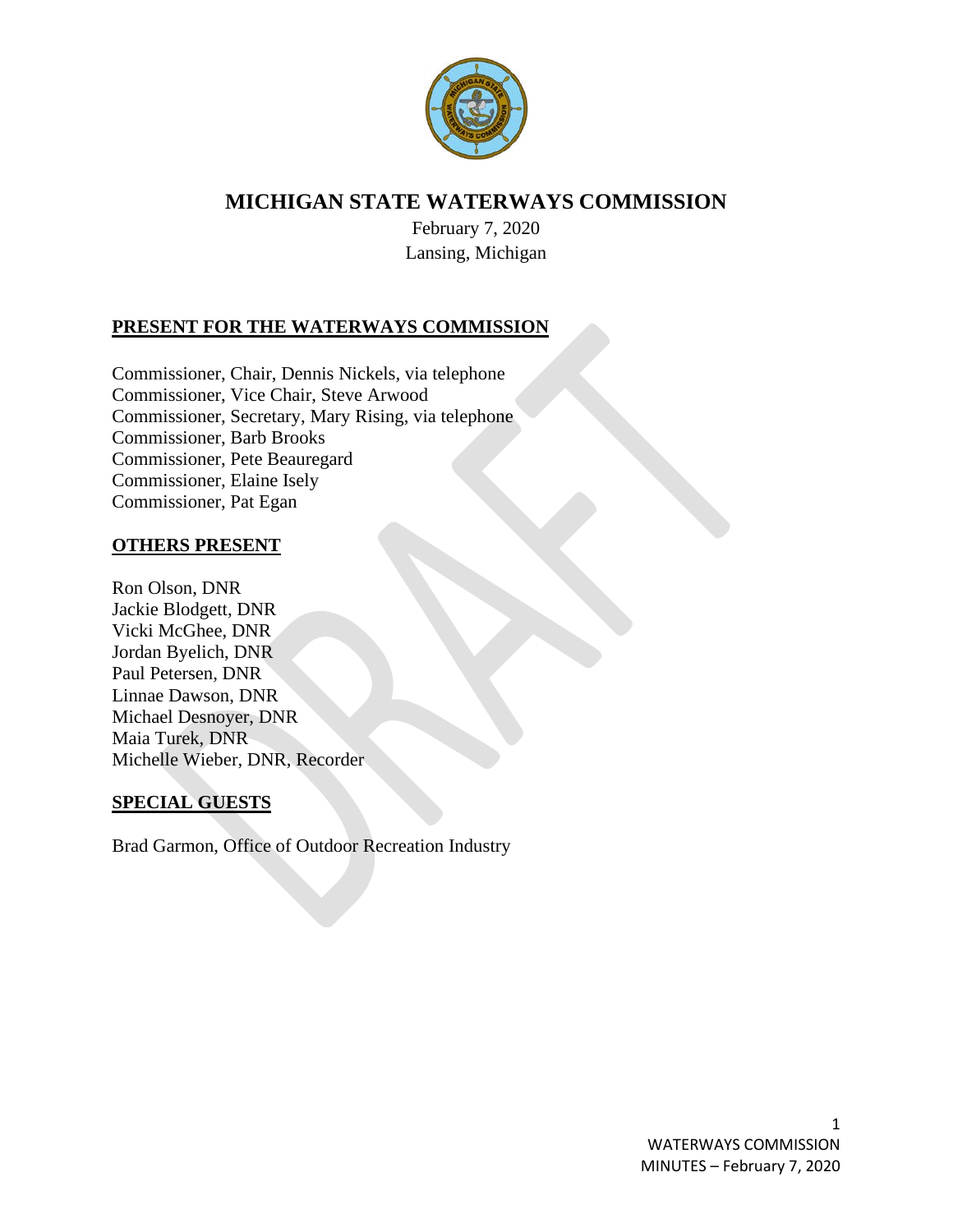

#### MINUTES **MICHIGAN STATE WATERWAYS COMMISSION**

### **OPENING COMMENTS**

Vice-Chair, Steve Arwood conducted the meeting on behalf of Chairman Dennis Nickels. Vice Chair Steve Arwood, called the meeting to order at 1:06 p.m., February 7. Those present recited the Pledge of Allegiance.

### **PUBLIC APPEARANCE**

**Appearances:** Craig Herrick, seasonal slip holder, Hartshorn Boat Owners Association member. Mr. Herrick attended the meeting to see what the plan was for handling high-water issues. Mr. Herrick stated concerns of Muskegon not acting proactive as, for example, South Haven. Flooded docks and power pedestals were a top concern.

# **ACTION ITEMS**

**MOTION:** Vice-Chair, Steve Arwood asked for a motion for approval of the minutes from the December 5, 2019 Michigan State Waterways Commission meeting. The motion was put into place by Commissioner Barb Brooks and was seconded by Commissioner Elaine Isely. Motion carried unanimously, 5-0.

# **FINANCIAL UPDATES**

Financial information updates were provided to the Commissioners in the meeting packet. Michael Desnoyer touched on a few things as well: FY20 projections are less than the FY19 actual. Gas tax revenue is running even with FY19, FY20 boating registrations are projected to be higher than FY19, all in all, no large changes on the revenue side.

# **OPERATIONS UPDATES**

Linnae Dawson provided updates to the Commission. The City of Petoskey submitted a request for variance to allow for a water taxi ferry service that will serve pedestrians wanting to depart/arrive at the Harbor Springs Marina and the City of Petoskey Municipal Marina. The City of Marquette Municipal Marina Presque Isle Marina requested variance from transient slip requirements. The Operations Subcommittee has approved both variances. Linnae also discussed bar graphs depicting transient boat nights and YTD net nights, these were displayed in the provided meeting packet. The new harbor host program was covered as well. Straits State Harbor and Presque Isle State Harbor are looking to fill a Harbor Host for the season. The volunteers will have slip fees waived in exchange for 30 hours/week of volunteer work of various duties.